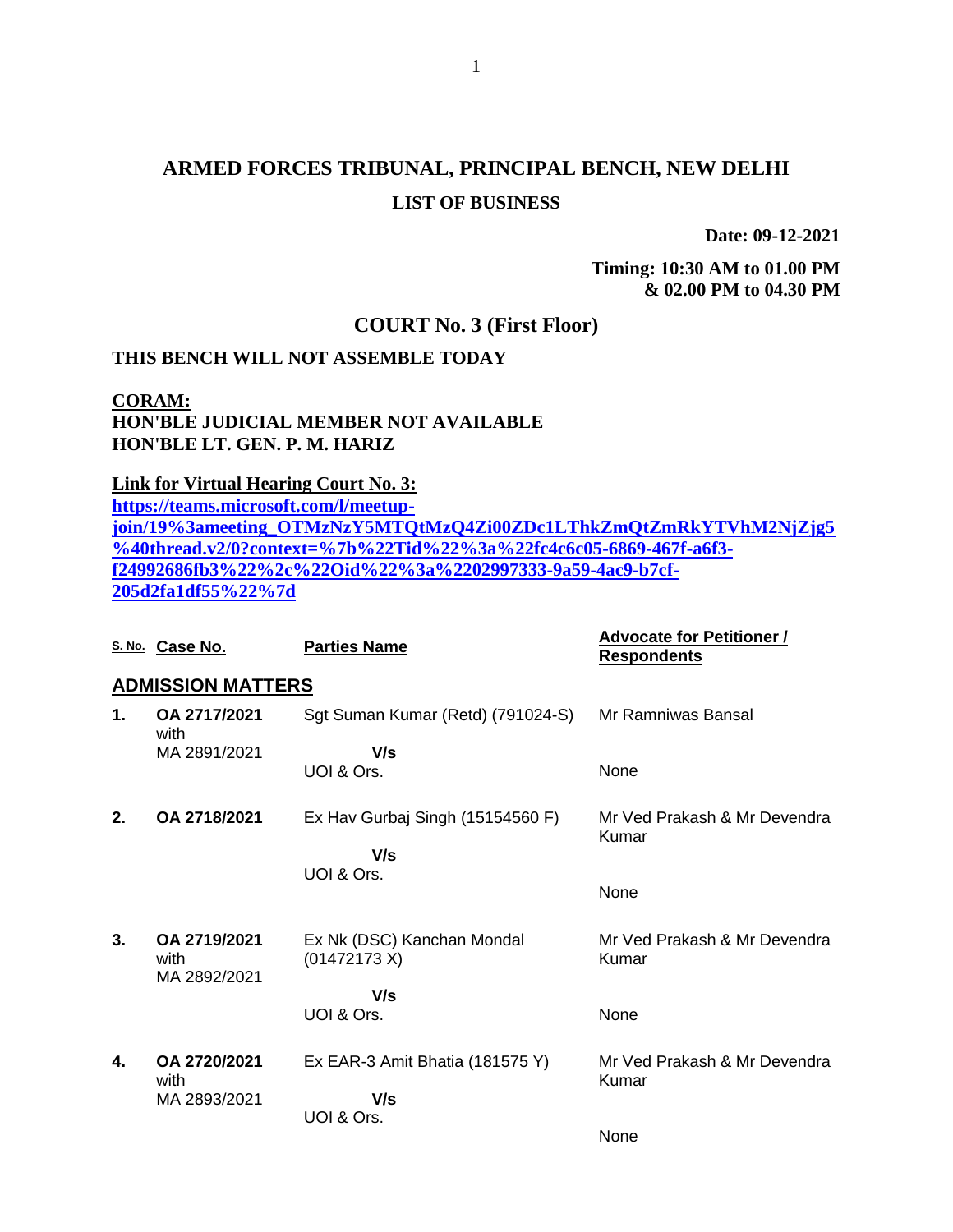**5. OA 2721/2021** with MA 2894/2021 Ex CPO (GW) Om Karan Singh (131593 A)  **V/s** UOI & Ors. Mr Ved Prakash & Mr Devendra Kumar None **6. OA 2722/2021** with MA 2896/2021 Ex JWO Mani Bhusan Tiwari (No 688967-T)  **V/s** UOI & Ors. Mr Ved Prakash & Devendra Kumar None **7. OA 2723/2021** L Nk Raj Kumar (Retd) (13756736L)  **V/s** UOI & Ors. Mr U S Maurya None **8. OA 2724/2021** with MA 2903/2021 Ex CPO Kuldeep Singh (151467-W)  **V/s** UOI & Ors. Mr Harender K Sangwan None **9. OA 2725/2021** with MA 2904/2021 Smt Dinesh Kanwar (2673541-N)  **V/s** UOI & Ors. Ms Archana Ramesh None **10. OA 2728/2021** with MA 2909/2021 JWO Rakesh Kumar (Retd) (674085)  **V/s** UOI & Ors. Mr Manoj Kr Gupta **None 11. OA 2729/2021** JWO Raghubir Singh Yadav (Retd) Mr Rakesh Kumar Yadav (6295384 T)  **V/s** UOI & Ors. None **12. OA 2730/2021** with MA 2911/2021 Ex NK (DSC) Gyan Bahadur Sahi (5843704-N)  **V/s** UOI & Ors. Mr Ved Prakash & Devender Kumar None **13. OA 2731/2021** (18915 N) Gp Capt Ram Kumar Prasad (Retd)  **V/s** UOI & Ors. Mr O S Punia None